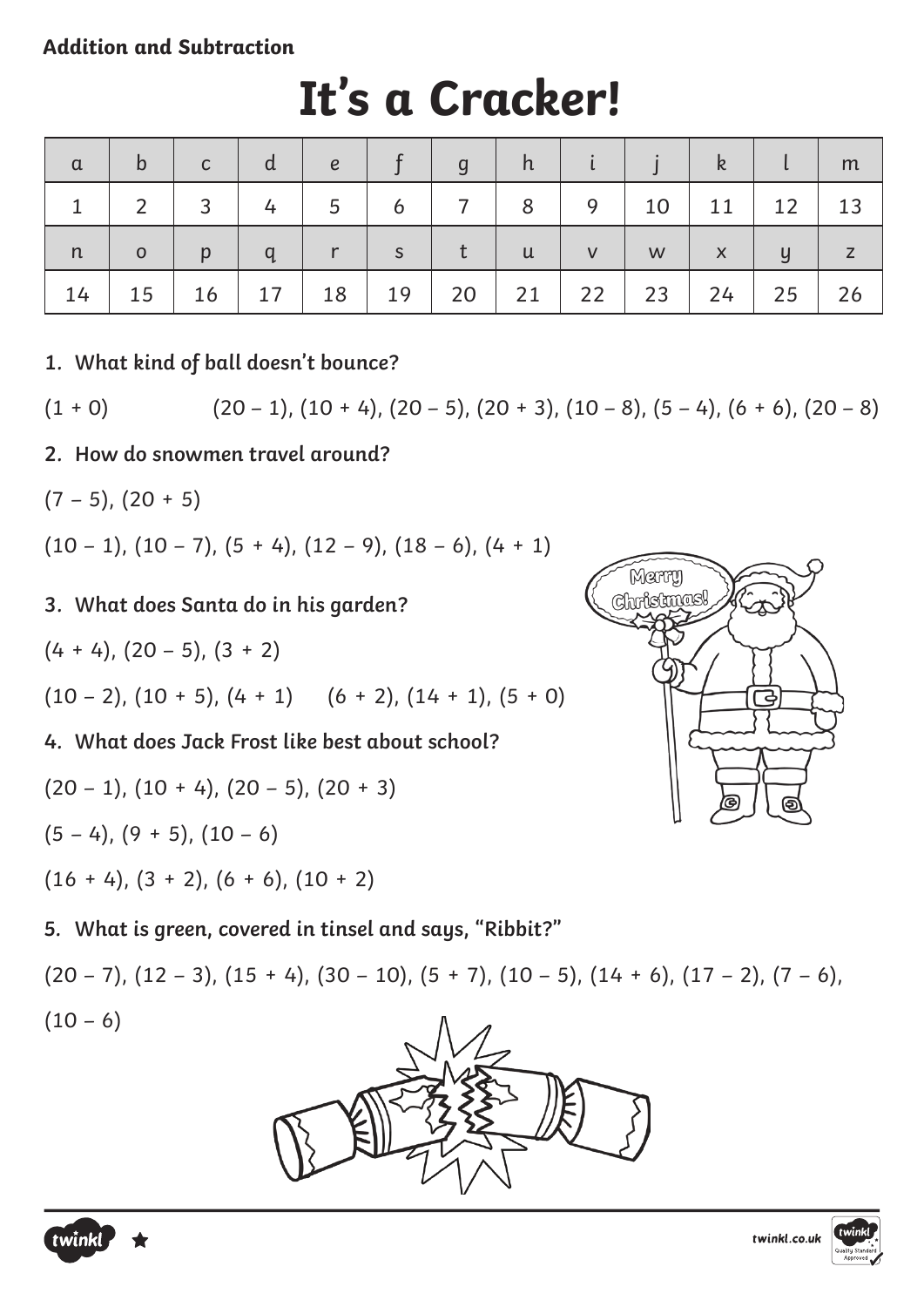# It's a Cracker! **Answers**

- 1. What kind of ball doesn't bounce? **A snowball!**
- 2. How do snowmen travel around? **By icicle!**
- 3. What does Santa do in his garden? **Hoe, hoe, hoe!**
- 4. What does Jack Frost like best about school? **Snow and tell!**
- 5. What is green, covered in tinsel and says, "Ribbit?" **Mistle-TOAD!**

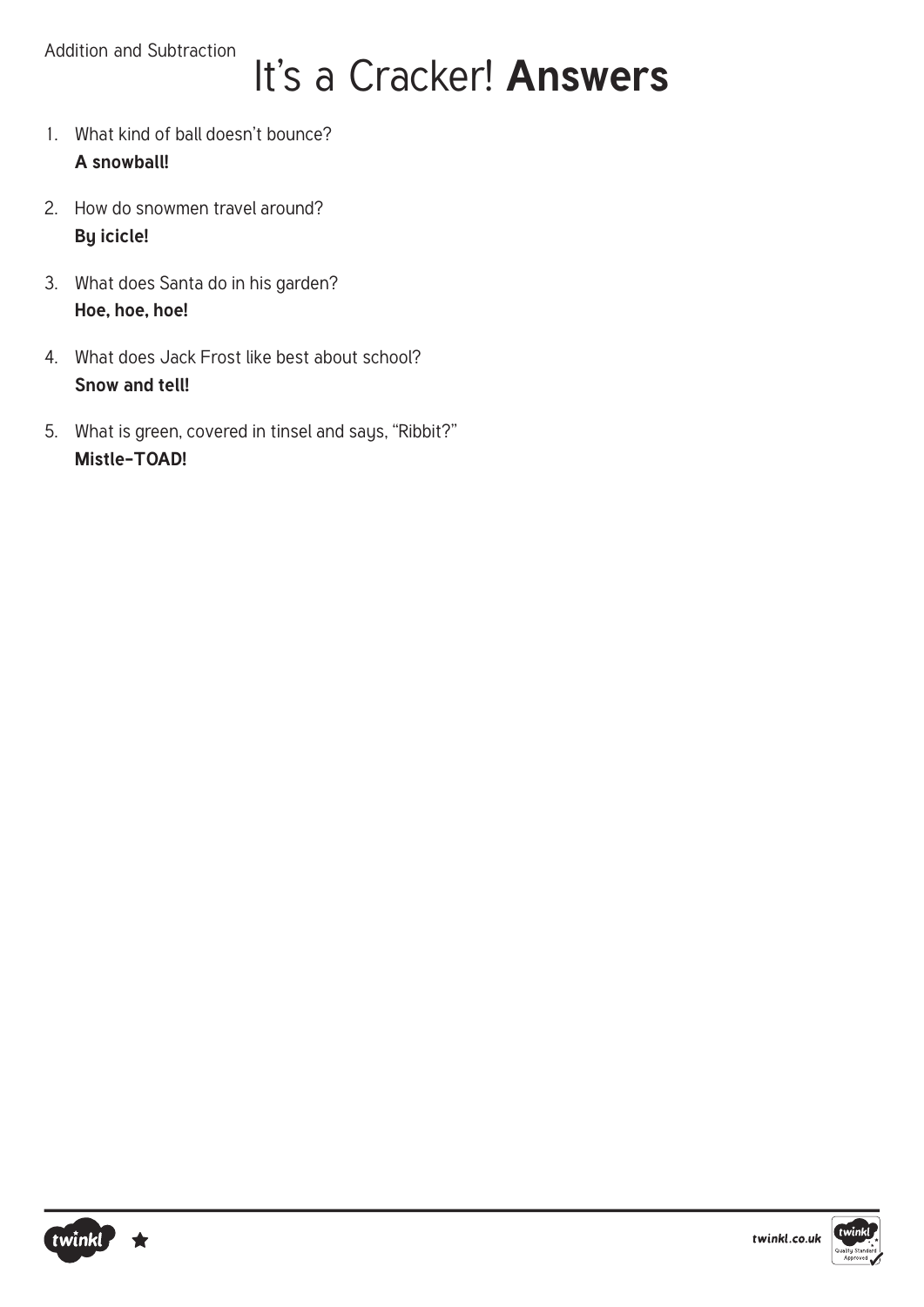#### **Addition and Subtraction**

# **It's a Cracker!**

| $\alpha$     | $\mathsf{b}$ | $\mathsf{C}$   | đ              | $\epsilon$     |         | $\mathsf{g}$      | h              |           |           | $\mathsf{k}$ |              | $\mid$ m  |
|--------------|--------------|----------------|----------------|----------------|---------|-------------------|----------------|-----------|-----------|--------------|--------------|-----------|
| $\mathbf{1}$ |              | $\overline{3}$ | $\overline{4}$ | 5 <sup>5</sup> | 6       | $\cdot$ 7 $\cdot$ | 8 <sup>2</sup> | 9         | 10        | 11           | $12 \mid 13$ |           |
| n            | $\mathbf 0$  | p              | q              | r              | S       | t                 | $\mathsf{u}$   | V         | W         | $\mathsf{X}$ | y            | $\vert$ z |
| 14           | $15 \mid$    | 16             | $17 \mid$      |                | 18   19 | $20$              | 21             | $22 \mid$ | $23 \mid$ | 24           | $25$         | 26        |

**1. What do you get if you cross Santa with a detective?**

 $(25 - 6)$ ,  $(11 - 10)$ ,  $(7 + 7)$ ,  $(17 + 3)$ ,  $(5 - 4)$  $(9 - 6)$ ,  $(8 + 4)$ ,  $(16 + 5)$ ,  $(9 - 4)$ ,  $(11 + 8)$ 

## **2. What did one angel say to another?**

$$
(4 + 2 + 2), (8 - 7), (20 - 8), (30 - 15)
$$

$$
(30-10), (30-22), (4 + 1), (7 + 11), (18 - 13)
$$

**3. What do you get if you cross a bell and a skunk?**

 $(18 - 8)$ ,  $(20 - 11)$ ,  $(8 + 6)$ ,  $(24 - 17)$ ,  $(9 + 3)$ ,  $(15 - 10)$  $(27 - 8)$ ,  $(9 + 4)$ ,  $(18 - 13)$ ,  $(5 + 7)$ ,  $(4 + 8)$ ,  $(12 + 7)$ 

### **4. Where do you find chilli beans?**

 $(18 - 17)$ ,  $(5 + 5 + 5 + 5)$   $(35 - 15)$ ,  $(19 - 11)$ ,  $(16 - 11)$  $(7 + 3 + 4)$   $(23 - 8)$ ,  $(30 - 12)$ ,  $(17 + 3)$ ,  $(24 - 16)$  $(4 + 4 + 4 + 4)$ ,  $(18 - 3)$ ,  $(8 + 4)$ ,  $(17 - 12)$ 

### **5. Where do snowmen keep their money?**

 $(6 + 3), (20 - 5 - 1)$   $(2 + 3 - 4)$  $(4 + 5 + 6 + 4)$ ,  $(30 - 16)$ ,  $(4 + 4 + 2 + 5)$ ,  $(30 - 7)$ ,  $(3 + 3 - 4)$ ,  $(1 + 1 + 4 - 5)$ ,  $(24 - 6 - 4), (19 - 8)$ 





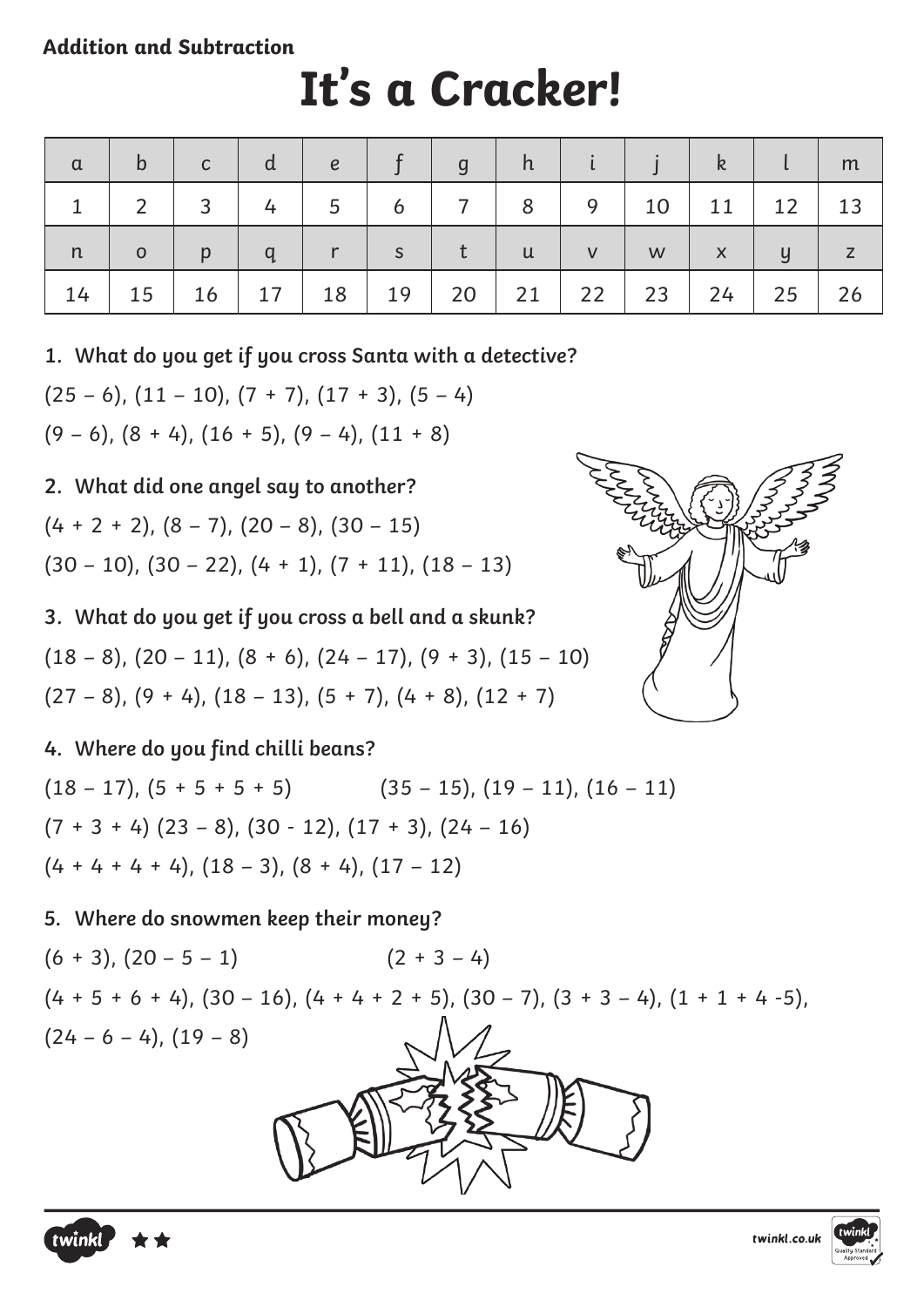## It's a Cracker! **Answers**

- 1. What do you get if you cross Santa with a detective? **Santa Clues!**
- 2. What did one angel say to another? **Halo there!**
- 3. What do you get if you cross a bell and a skunk? **Jingle Smells!**
- 4. Where do you find chilli beans? **At the North Pole!**
- 5. Where do snowmen keep their money? **In a snowbank!**



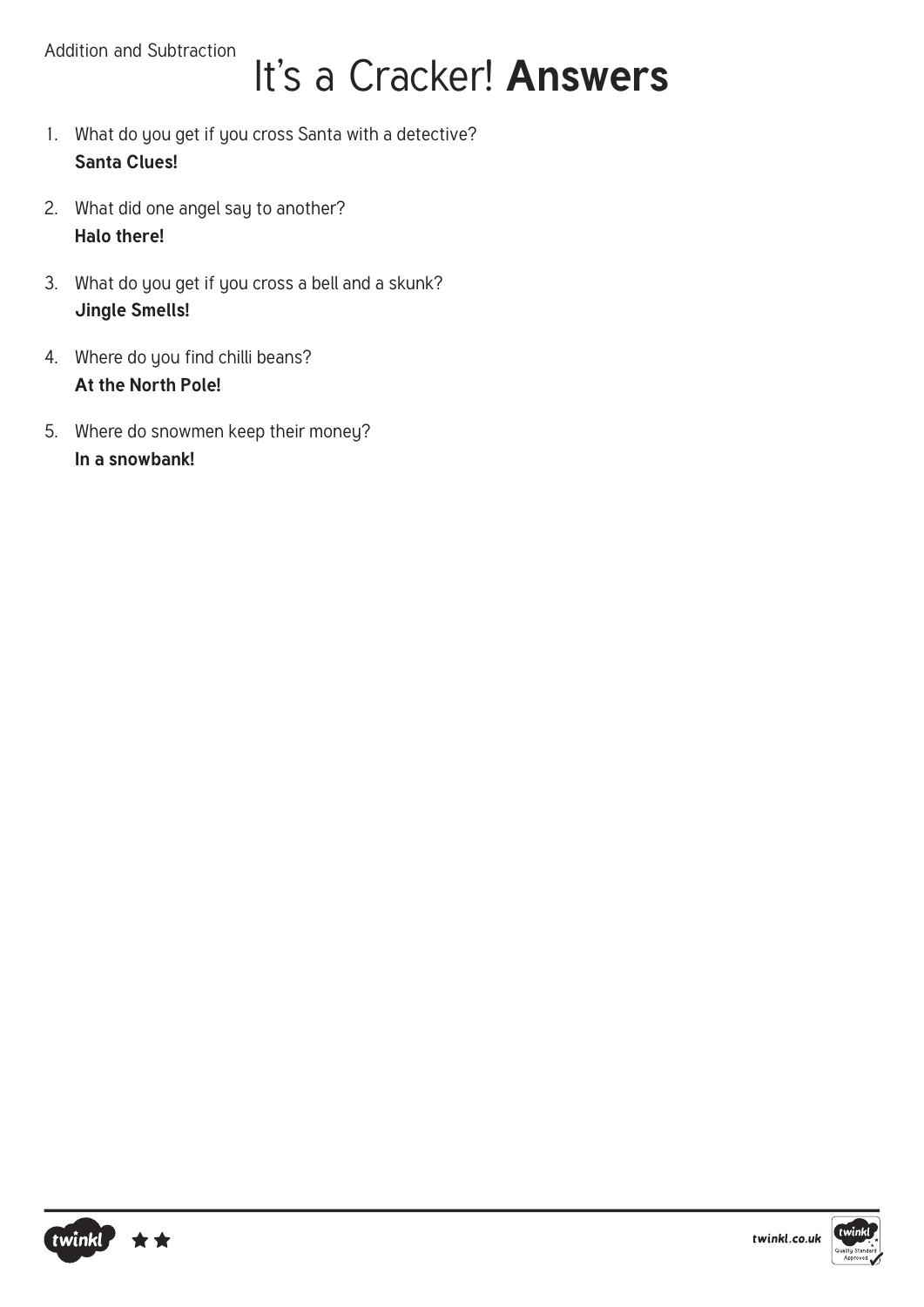#### **Addition and Subtraction**

# **It's a Cracker!**

| $\alpha$ | $\mathsf{b}$   | $\mathsf{C}$    | d.             | $\mathbf{e}$   |   | $\mathbf{g}$   | h.           |           |    | $\mathsf{k}$ |                | $\mid m$  |
|----------|----------------|-----------------|----------------|----------------|---|----------------|--------------|-----------|----|--------------|----------------|-----------|
|          | $\overline{2}$ | $\overline{3}$  | $\overline{4}$ | 5 <sup>5</sup> | 6 | 7 <sup>1</sup> | 8            | 9         | 10 | 11           | $12 \mid 13$   |           |
| n        | $\mathbf{o}$   | p               | q              | r              | S | $-t$           | $\mathsf{u}$ | V         | W  | $\mathsf{X}$ | $\overline{y}$ | $\vert$ z |
| 14       | 15             | 16 <sup>1</sup> |                | $17$   18   19 |   | 20             | 21           | $22 \mid$ | 23 | 24           | $25 \mid$      | 26        |

**1. Which Christmas carol is heard in the desert?**  $(30 - 15)$   $(27 - 24)$ ,  $(4 - 2 - 1)$ ,  $(7 + 7 - 1)$ ,  $(2 + 9 - 6)$ ,  $(24 - 12)$   $(50 - 25)$ ,  $(18 - 9 - 4)$  $(27 - 21)$ ,  $(17 - 13 + 5 - 8)$ ,  $(18 - 9)$ ,  $(42 - 18 - 4)$ ,  $(27 - 15 - 4)$ ,  $(17 - 9 - 3 + 1)$ ,  $(47 - 26)$ ,  $(65 - 53)$ **2. What do snowmen sing on their birthdays?**  $(24 + 7 - 25)$ ,  $(9 + 9)$ ,  $(32 - 17 + 2 - 12)$ ,  $(14 - 9)$ ,  $(52 - 26)$ ,  $(16 - 11)$  $(3 + 8 - 10)$   $(25 - 15)$ ,  $(32 - 17)$ ,  $(36 - 24)$ ,  $(6 + 3 + 3)$ ,  $(17 + 8)$  $(30 - 23)$ ,  $(29 - 14)$ ,  $(9 + 6)$ ,  $(19 - 8 - 7)$  $(28 - 22)$ ,  $(17 + 8 - 20)$ ,  $(37 - 25)$ ,  $(8 + 9 - 5)$ ,  $(18 + 4 - 7)$ ,  $(32 - 10 + 1)$ **3. How does Santa take a photo?**  $(53 - 30)$ ,  $(18 - 9)$ ,  $(12 + 5 + 3)$ ,  $(20 - 6 - 16)$   $(26 - 18)$ ,  $(7 + 7 - 5)$ ,  $(34 - 15)$  $(19 - 6 + 3)$ ,  $(54 - 39)$ ,  $(36 - 24)$ ,  $(18 + 11 - 24)$ ,  $(7 + 8 - 14)$ ,  $(26 - 8)$ ,  $(69 - 54)$ ,  $(38 - 29)$ ,  $(18 + 6 + 2 - 22)$ **4. Why is Santa good at karate?**  $(26 + 4 - 22), (17 - 3 - 9)$  (19 – 11),  $(3 + 9 - 11), (30 - 11)$  $(18 - 17)$   $(18 + 4 - 16 - 4)$ ,  $(14 + 7 - 9)$ ,  $(16 - 7 - 8)$ ,  $(14 + 5 - 16)$ ,  $(30 - 19)$  $(25 - 13 + 6 - 16)$ ,  $(15 + 6 - 16)$ ,  $(16 + 7 - 11)$ ,  $(18 + 7 - 3 - 2)$ **5. Who lives at the North Pole, makes toys and rides around in a pumpkin?**  $(18 + 3 - 18)$ ,  $(6 + 4 - 1)$ ,  $(17 - 7 + 4)$ ,  $(15 - 9 + 2 - 4)$ ,  $(16 - 11)$ ,  $(15 + 10 - 7)$ ,  $(6 + 5 - 6)$ ,  $(25 - 13)$ ,  $(24 - 8 - 10)$ ,  $(5 + 7 - 11)$